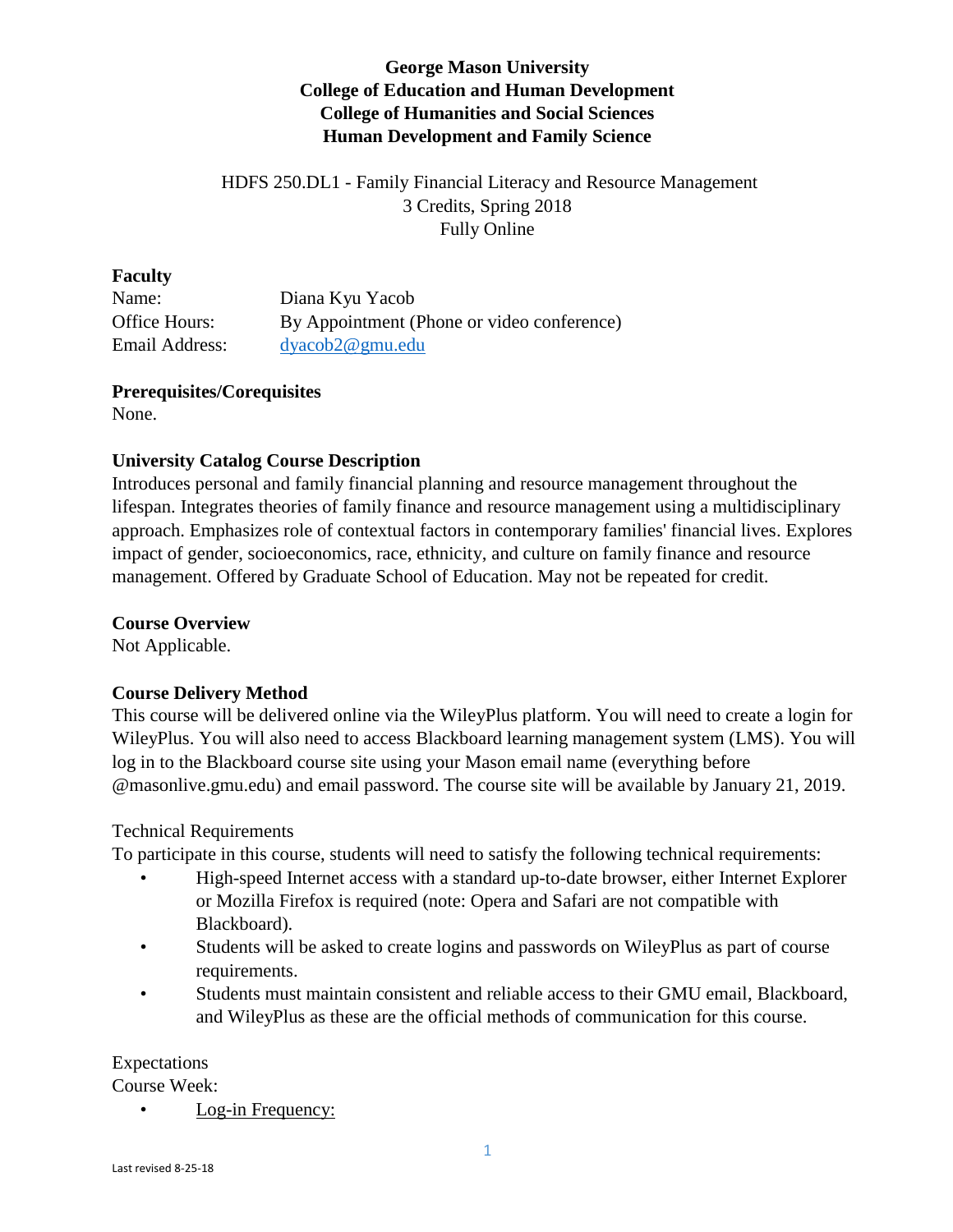Students must actively check the course WileyPlus and Blackboard site and their GMU email for communications from the instructor, class discussions, and/or access to course materials at least 5 times per week.

- Participation: Students are expected to actively engage in all course activities throughout the semester, which includes viewing all course materials, completing course activities and assignments, and participating in course discussions and group interactions.
- Technical Competence: Students are expected to demonstrate competence in the use of all course technology. Students who are struggling with technical components of the course are expected to seek assistance from the instructor and/or College or University technical services.
- Technical Issues: Students should anticipate some technical difficulties during the semester and should, therefore, budget their time accordingly. Late work will not be accepted based on individual technical issues. Screen shots or proof needs to be submitted with any technical difficulty.
- Workload: Please be aware that this course is not self-paced. Students are expected to meet specific deadlines and due dates listed in the Class Schedule section of this syllabus. It is the student's responsibility to keep track of the weekly course schedule of topics, readings, activities and assignments due.
- Instructor Support: Students may schedule a one-on-one meeting to discuss course requirements, content or other course-related issues. You can meet with the instructor via telephone or web conference. Students should email the instructor to schedule a oneon-one session, including their preferred meeting method and suggested dates/times.
- Netiquette: The course environment is a collaborative space. Experience shows that even an innocent remark typed in the online environment can be misconstrued. Students must always re-read their responses carefully before posting them, so as others do not consider them as personal offenses. Be positive in your approach with others and diplomatic in selecting your words. Remember that you are not competing with classmates but sharing information and learning from others. All faculty are similarly expected to be respectful in all communications.
- Accommodations: Online learners who require effective accommodations to insure accessibility must be registered with George Mason University Disability Services.

## **Learner Outcomes or Objectives**

This course is designed to enable students to do the following:

Develop knowledge and skills about family financial decisions and resource management

- 1. Understand at an introductory level theory, research, practices and policies relevant to family finance and resource management
- 2. Understand current information in planning financial security for an individual or family throughout the life cycle
- 3. Engage in personal growth and development that will enhance students' personal and family literacy and resource management

# **Professional Standards (**National Council on Family Relations)

Upon completion of this course, students will have met the following professional standards: This course is aligned with the standards established by the National Council on Family Relations, focusing specifically on the "Family Resource Management" content area, to include "An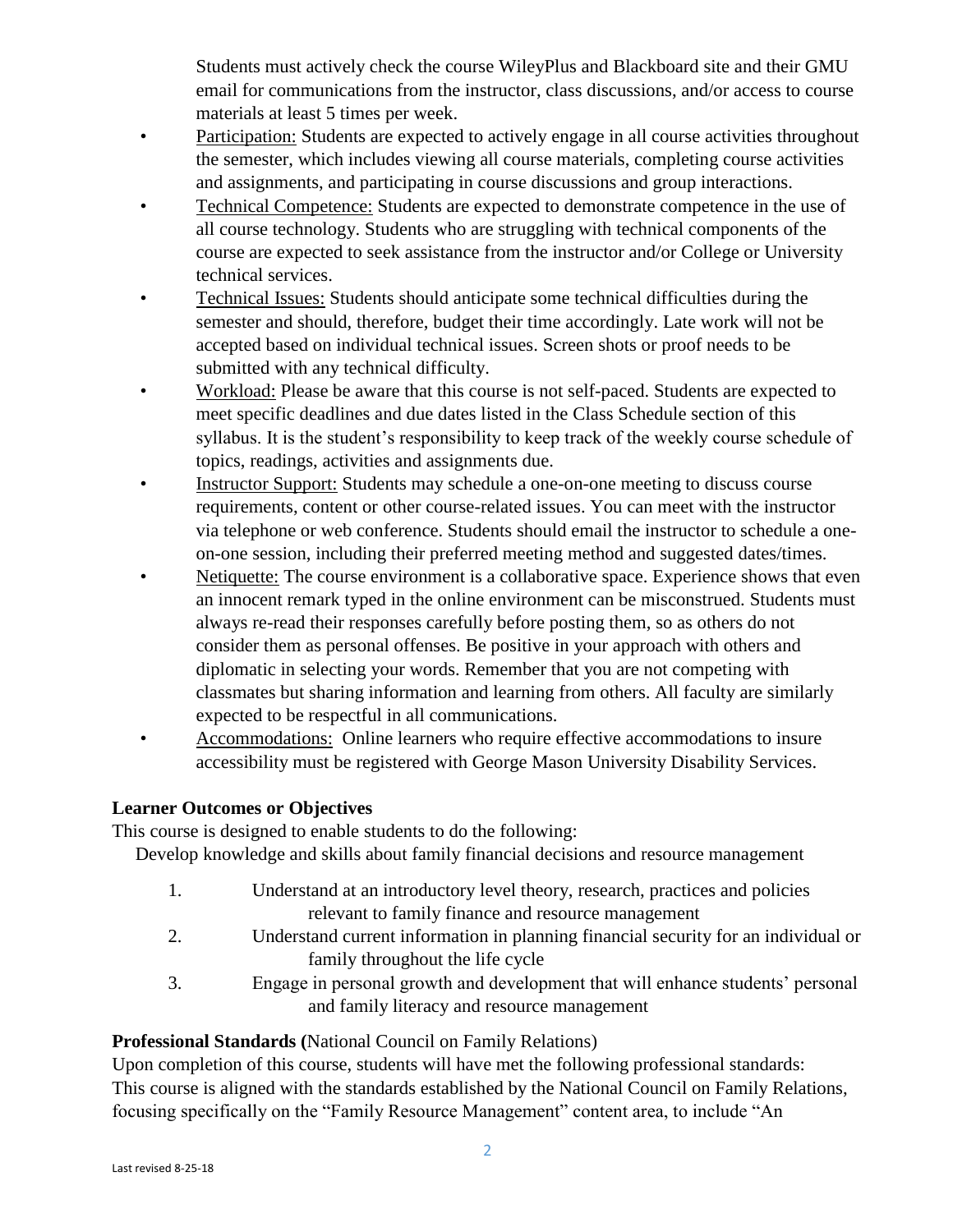understanding of the decisions individuals and families make about developing and allocating resources including time, money, material assets, energy, friends, neighbors, and space, to meet their goals".

#### **Required Texts**

*Grable, J. E. & Palmer, L. (2019). Introduction to Personal Finance: Beginning Your Financial Journey.* **You will have access to this eBook for free. If you require a hard copy please let me know via email.**

#### **Suggested Texts**

American Psychological Association. (2010). Publication manual of the American Psychological Association (6th ed.). Washington, DC: Author.

#### **Course Performance Evaluation**

Students are expected to submit all assignments on time on WilelyPlus. **Assignments will not be graded if submitted through email.** 

**Assignments and/or Examinations**

This course will utilize discussions posts, quizzes, a budget project, and exams. All quizzes and discussions are due Sunday night at 11:59pm. All the relevant course material will also be available in the format of power point presentations, additional readings, videos, webinars, sample Excel documents, and other financial tools. This content will be incorporated into discussions, quizzes, and projects. It is critical for students to review all content in a timely manner. It is imperative that you are active on WileyPlus, review the material and prepare for class discussions and quizzes.

I. Discussion Posts on BB (Each Discussion post is worth 5 points: 5 points Total)

Entries will be graded based on thoughtfulness, responding to all the questions in the prompt, and quality of writing. All students are expected to contribute to this discussion. To earn full credit, all entries must meet the following requirements: (1) the original post must be at least 250 words and posted by the due date and (2) the response to at least one other student's posting must be at least 150 words and posted by 11:59pm on the due date. Postings will be graded on APA format, spelling, grammar, clarity, critical thinking and incorporation of course material.

Discussions are asynchronous, which means that you will have time to read and respond at any time during the 1-week window that the discussions are available.. Discussion windows will close the Sunday evening at 11:59pm. Refer to the course calendar for "due by" dates. You will NOT be able to make up any missed discussion post except under extraordinary circumstances (as previously defined in this syllabus).

Because active participation and engagement are imperative for optimal learning, preparation for and participation in online-class activities will be evaluated based on the following criteria: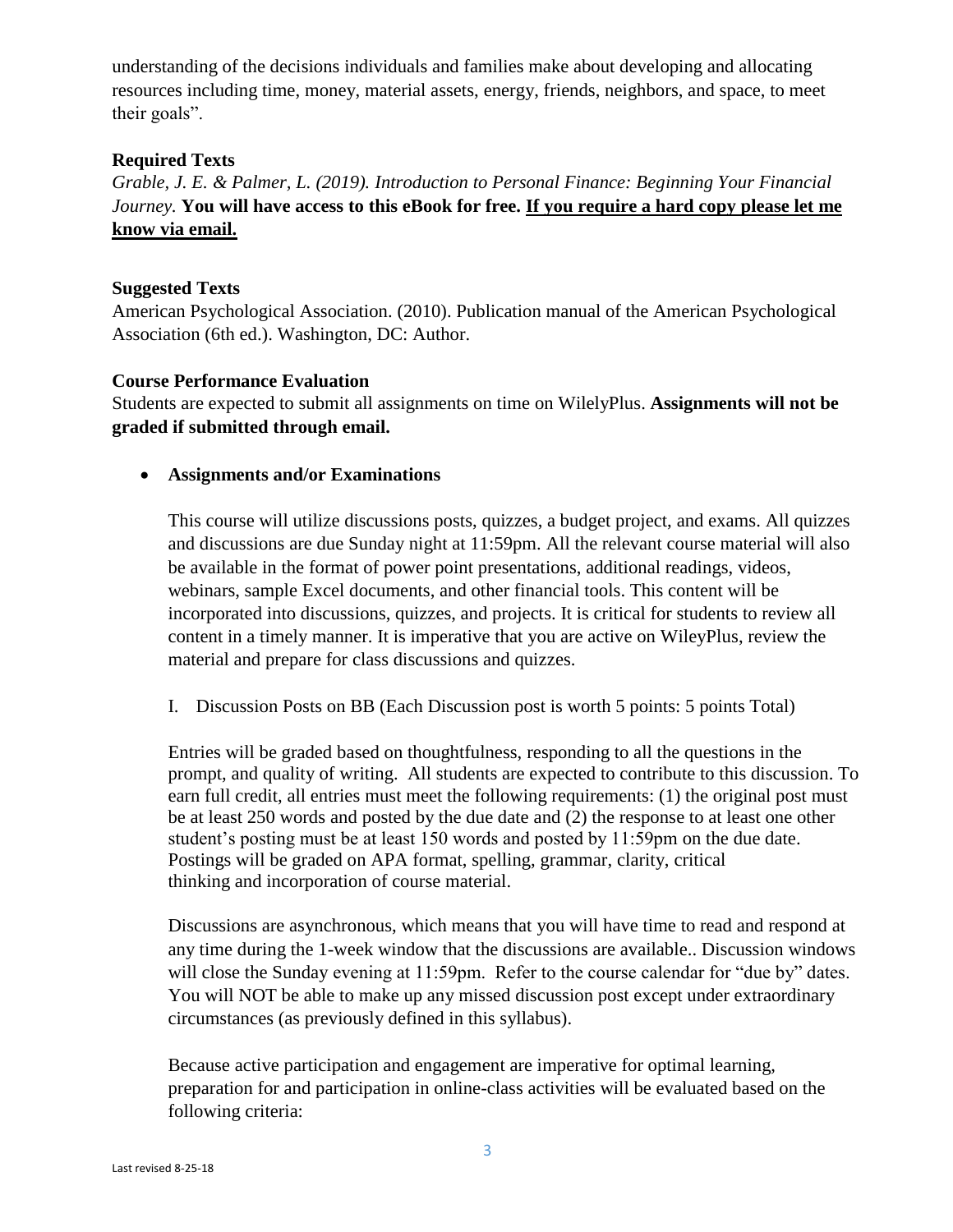- Students complete readings and prepare for class discussions prior posting a response evidenced by their ability to discuss and write about the concepts presented and examined in the texts.
- Students are actively involved in online learning experiences as is evidenced by (1) participating in all activities in a professional and respectful manner, (2) engaging in online discussions with responses that invoke further discussion (3) supporting the participation and learning of classmates.
- Students show evidence of critical reflective thinking through online discussions, activities, and written reflections.

II. Mid-Term and Final Exams (Midterm-45 points & Final Exam: 50 points Total: 95 points)

Mid-Term and Final will be Cumulative. Exams will include multiple choice, true/false, multiple answer, fill in the blank, short response, and essay style questions.

III. Quizzes (Each quiz is worth 10 points; Total: 90 points)

There will be five quizzes that will cover class powerpoints, discussions, and readings. Quizzes may be accessed on Blackboard under Assessments. You are required to complete the quiz during the 1-week window. All quizzes will be timed, meaning that once you begin the quiz you will have a set amount of time (typically 30 minutes) in which to complete the quiz. Therefore, it is imperative that once you begin the quiz you have enough time to finish it in one sitting. You will not be able to re-enter the quiz once you have completed it. If you run into difficulties while taking the quiz, contact me immediately.

IV. Personal Finance Project (Part 1: 15 points, Part 2: 15 points, Part 3: 30 points Total 60 points).

## **Personal Finance Project**

Each student is to complete a personal finance project for themselves. The project spans for the entire duration of the class. Students will track all of their expenses. They may use online programs (i.e., ynab.com, mint.com, etc.) or a simple spreadsheet to track these expenses.

Through the link below, students can request a free one-year license for YNAB:

<https://www.youneedabudget.com/landing/wiley/>

*Month 1 - Part 1: Gathering information*. Beginning **Month 1**, students will need to track and record every penny that they spend. In addition, students should also include as expenses and income bills that are paid for them, such as rent, auto insurance (their share), health insurance (their share), cell phone bills, and their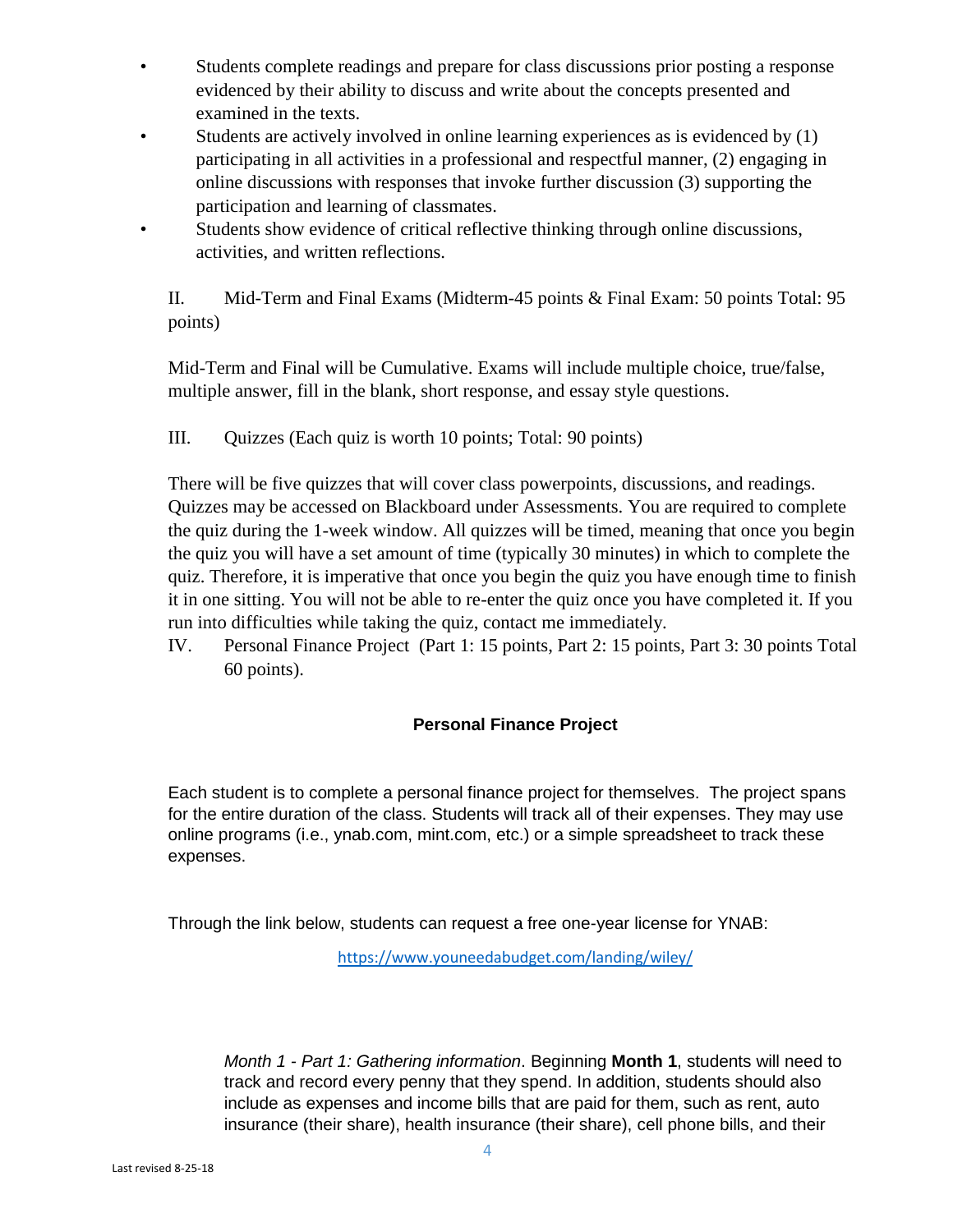share of other household expenses. This can be done by simply increasing income by this amount and then including that same amount as an expense under the expenditures. At the conclusion of **Month 1**, students will need to turn in the following items.

- Required to be turned in:
	- 1) Tracking Sheet: This sheet should show a detailed list (date, amount, category, description, location) of each expenditure or income item that occurred during the month. This file could be a spreadsheet (.xls), .pdf, or .doc.
	- 2) Cash Flow Statement: The Cash Flow Statement, or Income and Expense Statement for **Month 1**. This should summarize all of the income and expense items for the month showing the appropriate categories for income and expense. **This file would be most easily created using a spreadsheet.**
	- 3) A one to two page response to the following question: "Is my spending consistent with my personal values?" This file should be a .doc or .pdf file.

*Part 2: Establish goals and a plan to achieve them.* Students will establish at least one goal in each of three categories: 1) short-term, 2) mid-term, and 3) long-term. Short-term goals may take up to 1 year to complete. Mid-term goals take 1 to 5 years to complete, and long-term goals take more than 5 years to complete. These goals should be based on larger life goals, such as becoming independent of parents, getting married, starting a business, or serving in the Peace Corp. A budget should also be prepared that will allow the student to reach the goals outlined; however, the budget is simply a part of the student's overall plan and not the plan itself. Budgets are a tool intended to help you achieve your goals.

Students should, for personal benefit, recognize and account for expenditures which are not incurred each month, but nevertheless must be saved for on a monthly basis (such as vacations, annual insurance premiums, textbooks, tuition, holidays, etc.). This is a revolving savings account and students should consider creating one for the second part of the project (but it is not required).

Students will continue to track all expenditures during the second month of the project. At the end of **Month 2** students should prepare and turn in:

- Required to be turned in:
	- 1) Tracking Sheet: This sheet should show a detailed list (date, amount, category, description, location) of each expenditure or income item that occurred during the month. This file could be a spreadsheet (.xls), .pdf, or .doc.
	- 2) Cash Flow Statement: The Cash Flow Statement, or Income and Expense Statement for **Month 1 and Month 2**. This should summarize all of the income and expense items for the two month period showing the appropriate categories for income and expense. **A budget column should also be added showing the student's planned expenditures for each category for the third month.** This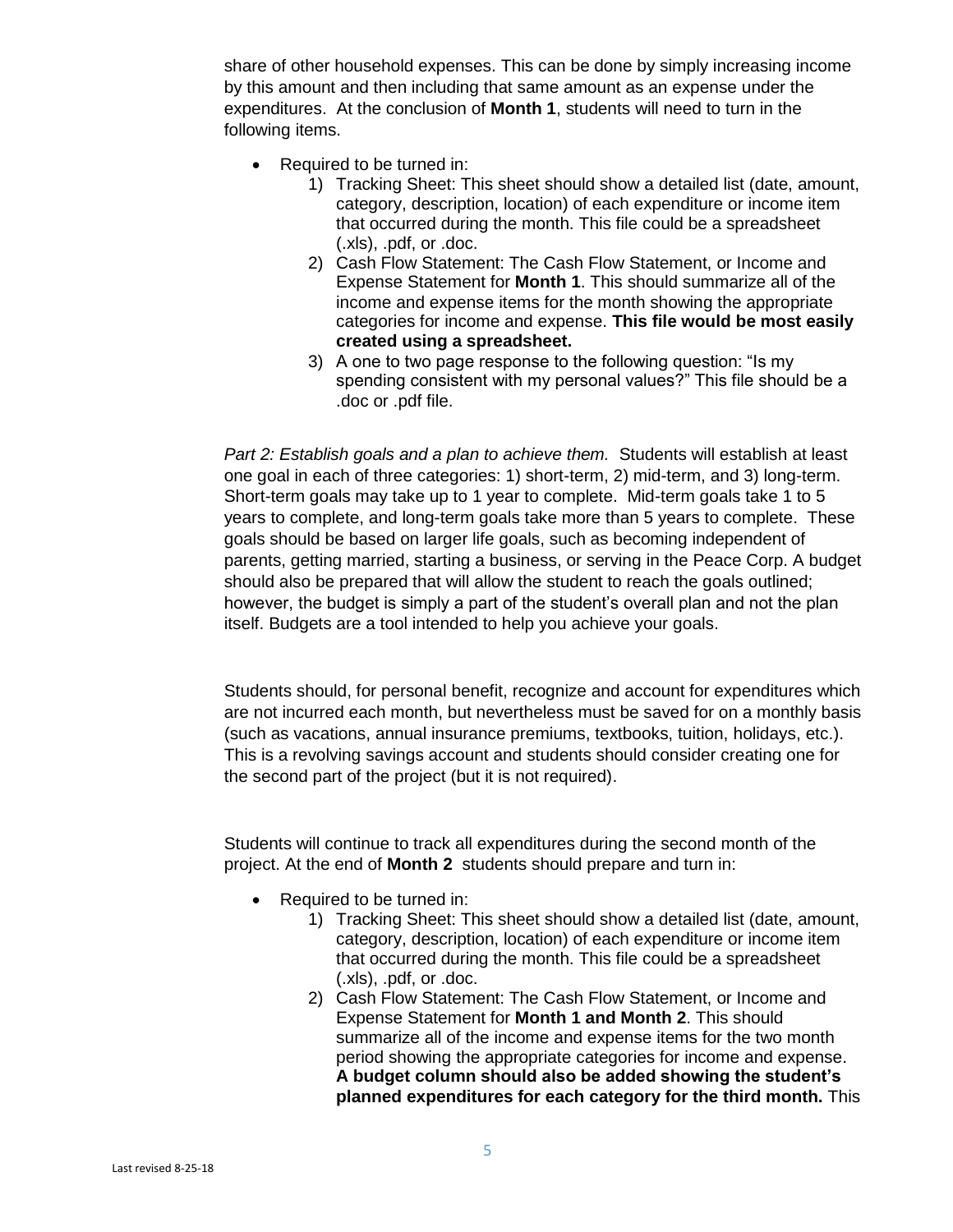file would be most easily created using a spreadsheet. (Please see an example of this in the PFP folder in elc.)

- 3) A one to two page response to the following question: "Is my spending consistent with my personal values?" This file should be a .doc or .pdf file.
- 4) A paragraph or two listing the student's financial goals and how the student plans to accomplish these goals.

*Part 3: Implementing the plan*. For **Month 3** students should attempt to implement their plan (budget to achieve goals). At the conclusion of the three months a Cash Flow Statement showing Month 1, Month 2, and Month 3, and the total expenditures for the three month period must be prepared. The Cash Flow Statement should also include budgeted amounts for Month 3 (based on the goals and budget developed in Part 2) and a comparison of actual expenditures and budgeted expenditures for Month 3. In addition to the financial summary of the three months, student will need to write a one page response to the following question: "Is my spending consistent with my personal values?" Students will also need to write a separate two page summary (1.5 spacing, 12 point font, 1 inch margins) explaining what, if anything, the student learned from the project.

At the end of **Month 3** students should prepare and turn in:

- Required to be turned in:
	- 1) Tracking Sheet: This sheet should show a detailed list (date, amount, category, description, location) of each expenditure or income item that occurred during the month. This file could be a spreadsheet (.xls), .pdf, or .doc.
	- 2) Cash Flow Statement: The Cash Flow Statement, or Income and Expense Statement for **Month 1, Month 2, and Month 3**. This should summarize all of the income and expense items for the three month period showing the appropriate categories for income and expense. The budgeted amount for **Month 3** should also be included and the student should compare their actual spending with their budget (over/under) in a separate column on the spread sheet. This file would be most easily created using a spreadsheet. (Please see an example of this in the PFP folder in elc.)
	- 3) A one to two page response to the following question: "Is my spending consistent with my personal values?" This file should be a .doc or .pdf file.
	- 4) A two page reflection on what the student learned from this project. (1.5 spacing, 12 point font, 1 inch margins.) This file should be a .doc or .pdf file.

**Grading will be based on how thorough and realistic the tracking and planning process was performed along with whether the student completed each part of the assignment. Grading** *will not* **be based on whether the student stuck to his or her budget. That information is for your own purposes. Neatness and clarity of presentation will also be an important aspect of grading.**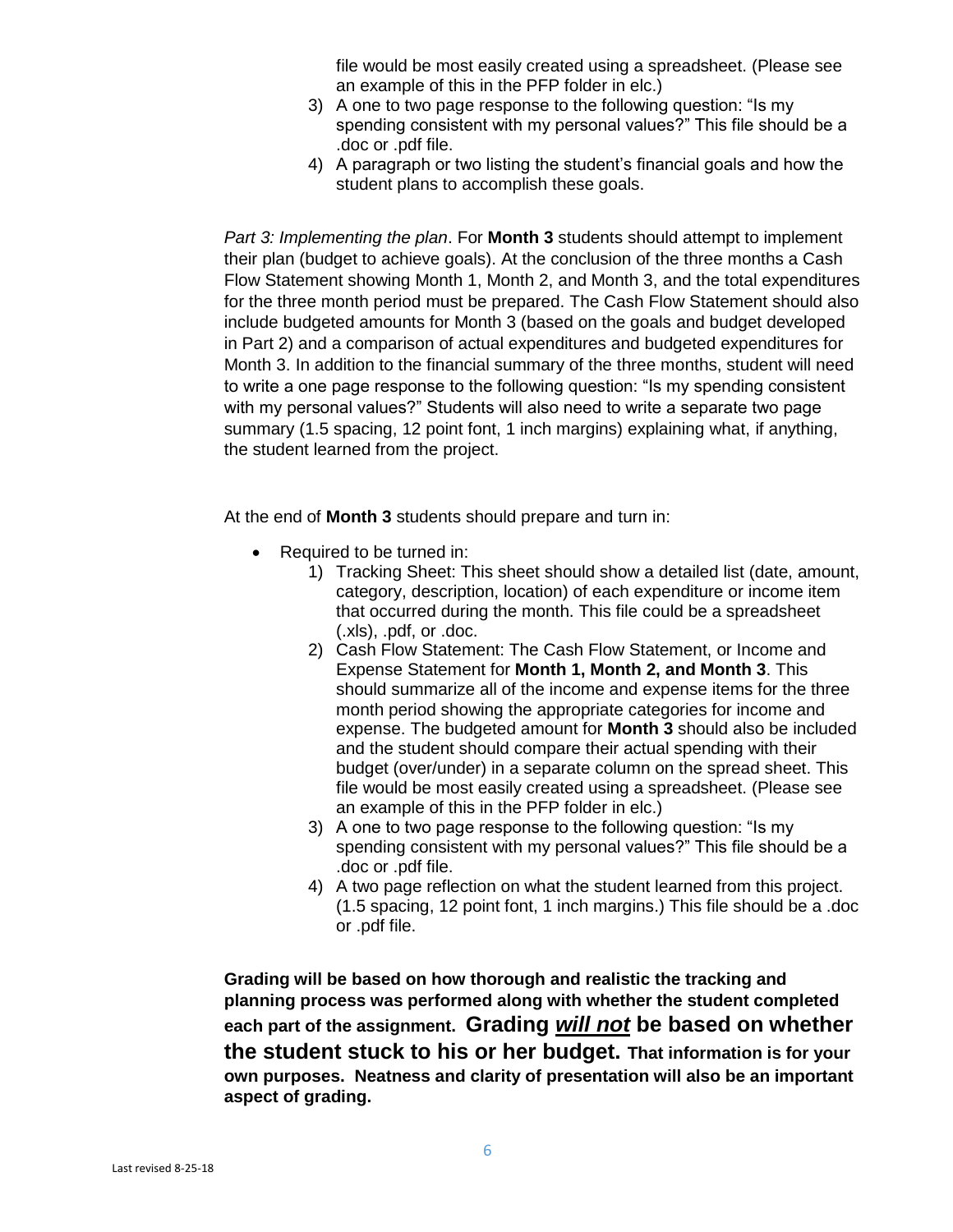# **Other Requirements**

#### **Attendance and Participation**

Because active participation and engagement are imperative for optimal learning, preparation for and participation in in-class activities will be evaluated based on the following criteria:

- Students complete readings and prepare for class activities prior to class as is evidenced by their ability to discuss and write about the concepts presented and examined in the texts as well as participate fully in related activities.
- Students are actively involved in online learning experiences as is evidenced by participating in all activities and completing written work related to the activities
- Students show evidence of critical reflective thinking through online discussions, activities, and written reflections.

Note: To determine whether the campus is closed due to inclement weather, call 703-993- 1000 or go to www.gmu.edu.

#### **Written Assignments**

All formal written assignments will be evaluated for content and presentation. **The American Psychological Association, Sixth Edition (APA) style will be followed for all written work**. All written work unless otherwise noted must be completed on a word processor and should be proofread carefully. (Use spell check!) If students are not confident of their own ability to catch errors, they should have another person proofread their work. When in doubt, they should check the APA manual. Portions of the APA manual appear at the Style Manuals link on the Mason library web at

http://infoguides.gmu.edu/content.php?pid=39979. Students may consult the Writing Center for additional writing support.

Students will do the following:

- 1. Present ideas in a clear, concise, and organized manner. (Avoid wordiness and redundancy.)
- 2. Develop points coherently, definitively, and thoroughly.
- 3. Refer to appropriate authorities, studies, and examples to document where appropriate. (Avoid meaningless generalizations, unwarranted assumptions, and unsupported opinions.)
- 4. Use correct capitalization, punctuation, spelling, and grammar.
- 5. Type the paper with double spacing, indented paragraphs, 1-inch margins all around, and 12-point Times New Roman font.

## **Course Performance Evaluation Weighting**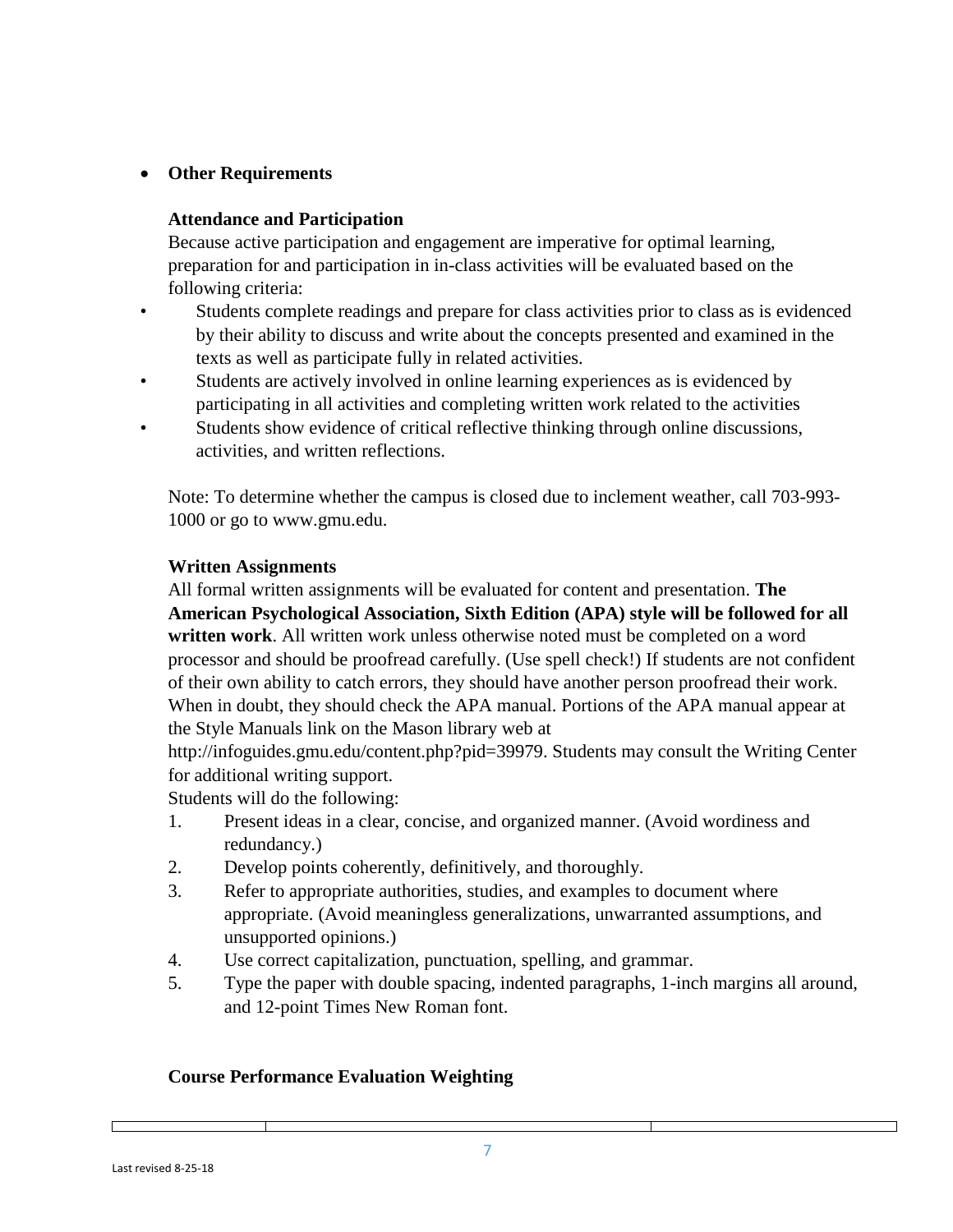| <b>Item</b>           | <b>Due Dates</b>                 | <b>Points</b>          |
|-----------------------|----------------------------------|------------------------|
| Discussions 1         | $W$ EEK: 1                       |                        |
| QUIZZES X 9           | WEEK: 2,3,4,5, 9, 11, 12, 13, 14 | 90 (10 POINTS EACH)    |
| <b>BUDGET PROJECT</b> | WEEK: 6, 10, 15                  | 60 (15, 15, 30 POINTS) |
| MID-TERM              | WEEK: $7$                        | 45                     |
| <b>FINAL EXAM</b>     | <b>WEEK: 16</b>                  | 50                     |
| <b>TOTAL</b>          |                                  | 250                    |

## **Grading**

| 97-100 A+ 87-89 B+ 77-79 C+ |  |  | 60-69 D | Below 60 F |  |
|-----------------------------|--|--|---------|------------|--|
| 93-96 A 83-86 B 73-76 C     |  |  |         |            |  |
| 90-92 A- 80-82 B- 70-72 C-  |  |  |         |            |  |

All CEHD undergraduate and graduate students are held to the university grading policies as described in the Academic Policies section of the current catalog, which can be accessed at http://catalog.gmu.edu. Those students enrolled in a CEHD Licensure Graduate Certificate program, however, must earn a B- or better in all licensure coursework. A degree-seeking graduate student will be dismissed after accumulating grades of F in two courses or 9 credits of unsatisfactory grades (C or F) in graduate courses. A 3.0 grade point average is required for completion of the graduate degree.

## **Professional Dispositions**

Students are expected to exhibit professional behaviors and dispositions at all times. See [https://cehd.gmu.edu/students/policies-procedures/.](https://cehd.gmu.edu/students/policies-procedures/)

## **Class Schedule**

The course syllabus is a general plan for the course; deviations announced to the class by the instructor may be necessary. It is the student's responsibility to make himself or herself aware of any changes to this outline.

| Week                    | <b>Topic</b>                       | <b>Module (Chapters)</b>                               | <b>Assignments</b>     |
|-------------------------|------------------------------------|--------------------------------------------------------|------------------------|
| Week 1<br>Jan 22        | Introducing Your Financial Journey | <b>INTERIOR FINANCE</b><br>1.1<br>1.2                  | <b>DISCUSSION POST</b> |
| Week 2<br><b>Jan 29</b> | Introducing Your Financial Journey | <b>INTERIOR FINANCE</b><br>1.3<br>1.4<br>1.5           | QUIZ <sub>1</sub>      |
| Week 3<br>Feb 5         | Tools for your Financial Journey   | <b>BUDGETS AND BALANCE SHEETS</b><br>2.4<br>2.5<br>2.6 | OUIZ <sub>2</sub>      |
| Week 4<br>Feb 12        | Earnings and Income                | <b>EARNING MONEY</b><br>3.1<br>3.2<br>3.3              | QUIZ 3                 |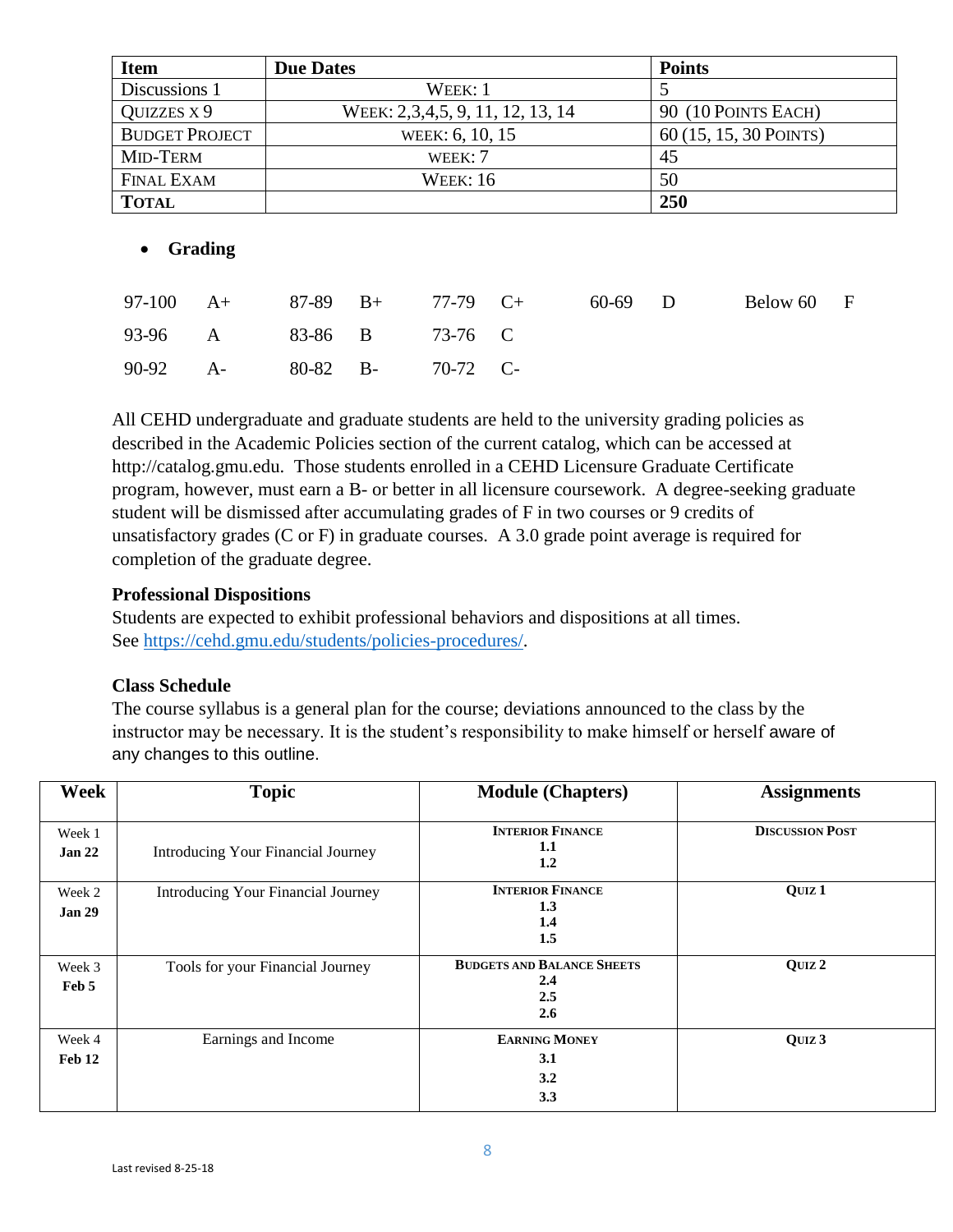| Week 5        | Earnings and Income                         | <b>EARNING MONEY</b>                     | QUIZ <sub>4</sub>                            |
|---------------|---------------------------------------------|------------------------------------------|----------------------------------------------|
| Feb 19        |                                             | 3.4                                      |                                              |
|               |                                             | 3.5                                      |                                              |
|               |                                             | 3.6                                      |                                              |
| Week 6        | Checking Accounts, Credit Scores and Credit | <b>MONEY MANAGEMENT TOOLS</b>            | <b>BUDGET PROJECT PART 1</b>                 |
| <b>Feb 26</b> | Cards                                       | 5.1                                      | <b>DUE MARCH 3</b>                           |
|               |                                             | 5.2                                      |                                              |
|               |                                             | 5.3                                      |                                              |
| Week 7        | Checking Accounts, Credit Scores and Credit | <b>MONEY MANAGEMENT TOOLS</b>            | <b>MID-TERM</b>                              |
| Mar 5         | Cards                                       | 5.4                                      |                                              |
|               |                                             | 5.5                                      |                                              |
|               |                                             | 5.6                                      |                                              |
| Week 8        | Loans and Housing Decisions                 | <b>LOANS</b>                             | <b>SPRING BREAK</b>                          |
| Mar 12        |                                             | 6.1<br>6.2                               |                                              |
|               |                                             | 6.3                                      |                                              |
| Week 9        | Loans and Housing Decisions                 | <b>AUTO &amp; HOUSING</b>                | QUIZ <sub>5</sub>                            |
| Mar 19        |                                             | 6.4                                      |                                              |
|               |                                             | 6.5<br>6.6                               |                                              |
|               |                                             |                                          |                                              |
| Week 10       | Foundations of Savings                      | <b>SAVING CONCEPTS</b>                   | <b>BUDGET PROJECT PART 2</b>                 |
| Mar 26        |                                             | 7.1                                      | <b>DUR MARCH 31</b>                          |
|               |                                             | 7.2                                      |                                              |
| Week 11       | The Foundation of Savings                   | <b>SAVING CONCEPTS</b>                   | QUIZ <sub>6</sub>                            |
| Apr 2         |                                             | 7.3                                      |                                              |
|               |                                             | 7.5                                      |                                              |
| Week 12       | The Foundation of Savings                   | <b>SAVING CONCEPTS</b>                   | QUIZ <sub>7</sub>                            |
| Apr 9         |                                             | 7.6                                      |                                              |
|               |                                             | 7.7                                      |                                              |
|               |                                             |                                          |                                              |
| Week 13       | <b>Risk Management</b>                      | <b>INSURANCE</b>                         | QUIZ 8                                       |
| Apr 16        |                                             | 9.1                                      |                                              |
|               |                                             | 9.2                                      |                                              |
| Week 14       | <b>Risk Management</b>                      | 9.5                                      | QUIZ 9                                       |
| Apr 23        |                                             | 9.6                                      |                                              |
|               |                                             |                                          |                                              |
| Week 15       | Planning for the Future                     | <b>RETIREMENT AND IRS</b><br><b>10.1</b> | <b>BUDGETING PROJECT PART 3</b><br>DUE MAY 5 |
| Apr 30        |                                             | 10.2                                     |                                              |
|               |                                             | 7.4                                      |                                              |
|               |                                             | <b>ALL MODULES</b>                       | <b>FINAL EXAM DUE</b>                        |
| Week 16       | Exam Week                                   |                                          | <b>MAY 12</b>                                |
| May 7         |                                             |                                          |                                              |

## **Core Values Commitment**

The College of Education and Human Development is committed to collaboration, ethical leadership, innovation, research-based practice, and social justice. Students are expected to adhere to these principles: [http://cehd.gmu.edu/values/.](http://cehd.gmu.edu/values/)

#### **GMU Policies and Resources for Students**

#### *Policies*

 Students must adhere to the guidelines of the Mason Honor Code (see <https://catalog.gmu.edu/policies/honor-code-system/> ).